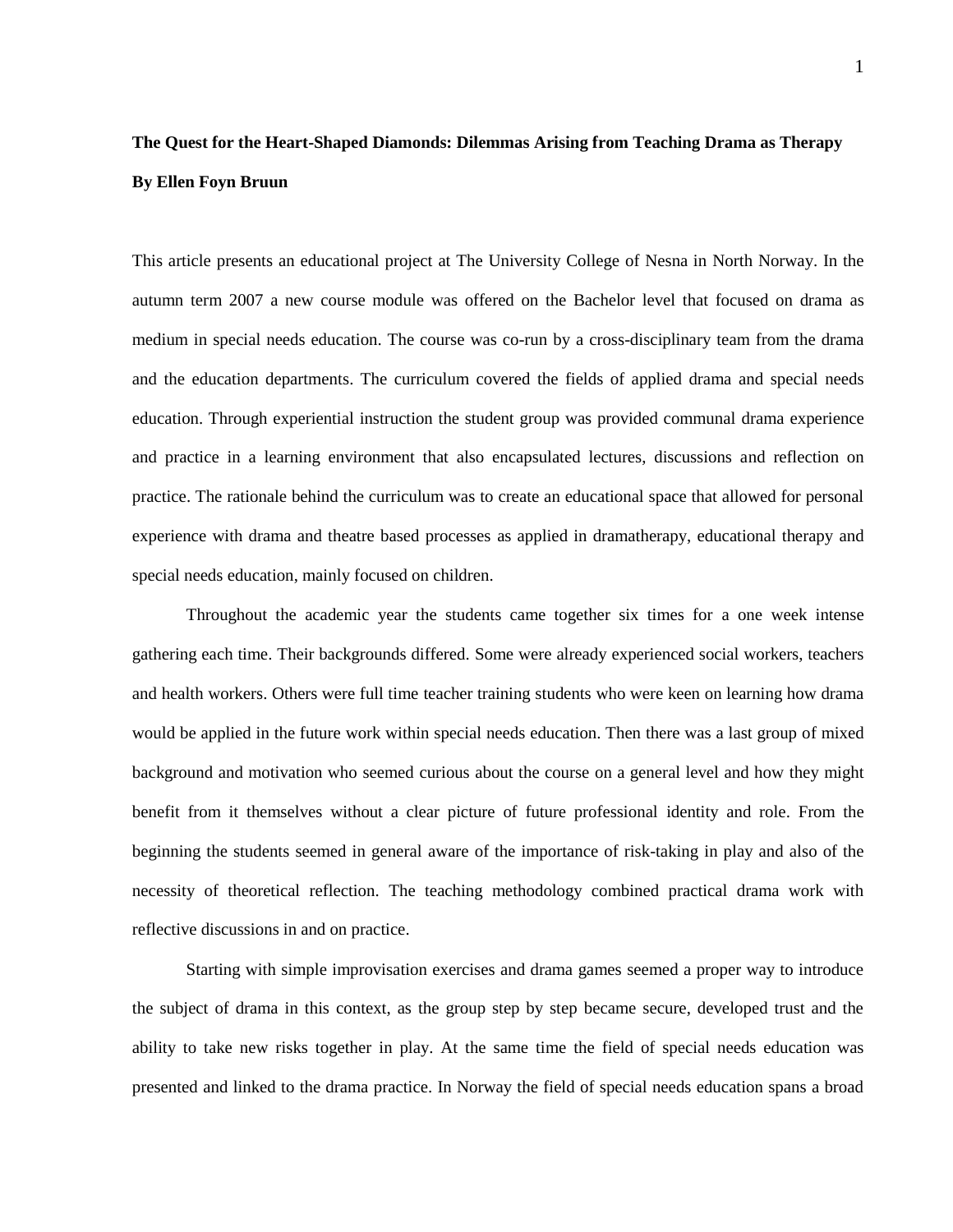practice which aims to cover a range of different perspectives concerning the development of people who, for some reason, have difficulties within the usual educational and social framework defined by the culture. The main focus of this project was children: pre-school and school children, with and without learning difficulties. A general assumption in the student group needed to be overcome that educational and therapeutic processes are somehow polarised. This reflects maybe a broader cultural context and educational tradition in Norway, more than in Britain, that has a tendency to regard clinical and educational work with children and adolescents as essentially different professional fields of training as well as practice. The course I am presenting here is an example of innovating practice that strengthens cross-disciplinary thinking in higher education.

As for the drama practice in general, the drama curriculum focused on four aspects of the subject matter. This quadriplegic way of defining drama is quite a common way (for example Christiansen 19?, Rasmussen 198?) of regarding drama within the field of drama in education and it claims the four following aspects of learning:

- 1 the thematic (learning *about something* through drama)
- 2 the social (learning *about ourselves and others* through drama)
- 3 the personal/therapeutic (learning *about myself* through drama)
- 4 the aesthetic (learning *about the art form* of drama through learning about drama).

These four aspects of drama as a subject can be connected to different pioneers, practices and traditions which are important to know about. However, this *theoretical* framing also risks creating dichotomies and hierarchies that do not foster a drama practice where the whole psyche, mind and body together, are seen as one. Still it seems to be helpful for students on an introductory level to be presented for this kind of thinking as it fosters a reflective awareness of the complexity what is going on, when it's going on!

After focusing on Sherborne (1990) and Laban through an introduction to movement and touch,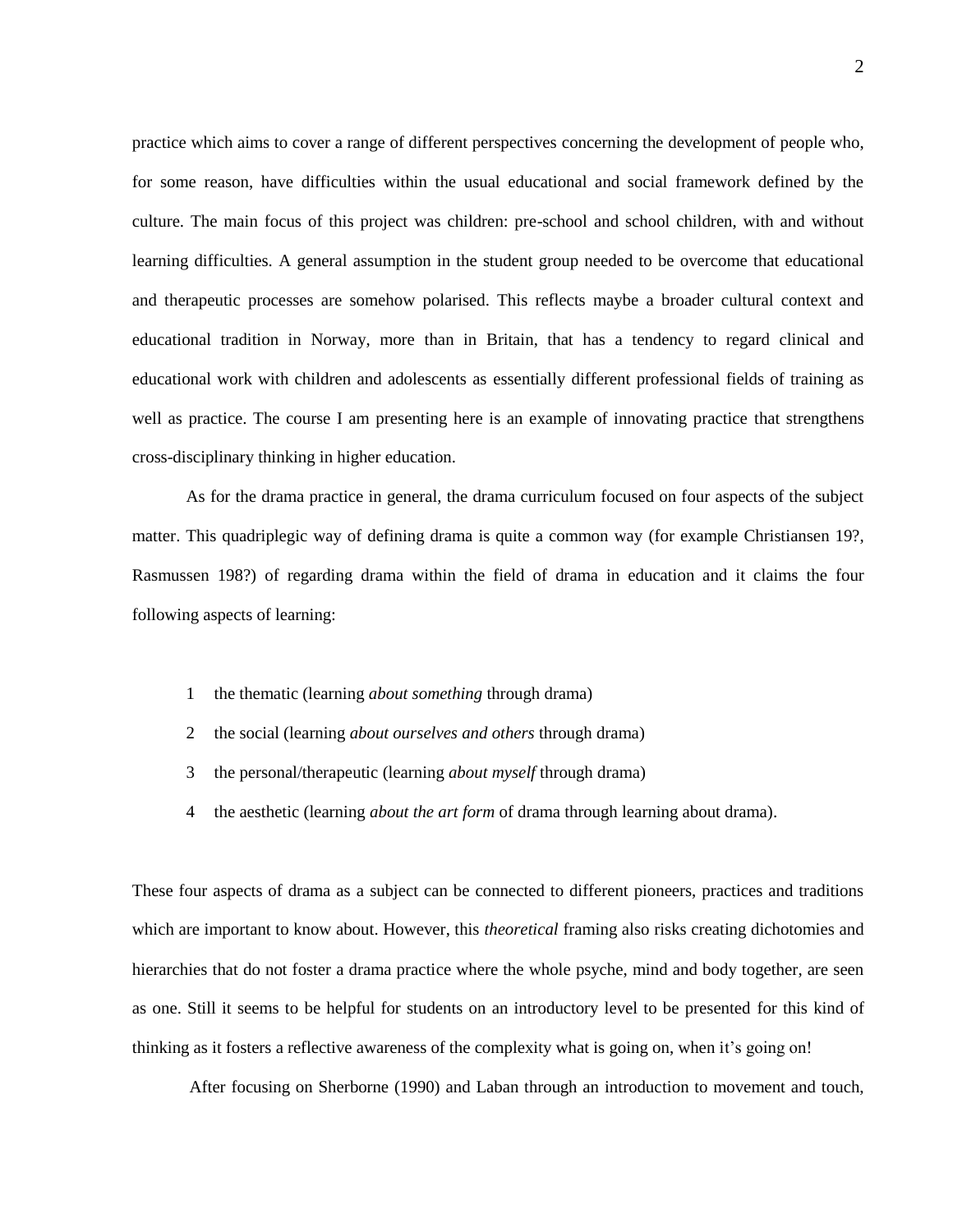students were led through work on metaphorical stories, fairy tale and myth. The Russian folk tale about Vassilisa and the witch Baba Yaga was dramatised in parts in different ways to introduce the group to some of the creative richness and healing potential of working with metaphors and thus at an obvious imaginative distance from our everyday reality. This oblique approach to the exploration of the group and each individual characterises much of dramatherapy practice. The following vignette illustrates the students' work at this point of the course.

*The session leader (me) is re-telling the story slowly and attentively while the group of students acts the story all in roles they have chosen themselves. The space is quite a big black box where the different fictional locations have been marked out on beforehand.* 

*- "The forest lay in front of her, black and impenetrable. Once more the doll told her what to do. She took one of the skulls and put it on a stick. When she ran through the forest the eyes of the skull were glowing as if it were in the middle of the day."* 

*A and H are both Vassilisa running through the imaginary forest that other students improvises on the spot. Another student, V, who plays the skull is running along side. B, who has chosen to play the tiny doll Vassilisa was given by her dying mother, is also running with them.*

*At the other side of the forest/room are three students waiting in an installation of tables and chairs covered with scarves. They are playing the two step-sisters and the wicked step-mother waiting in the step-mother's house. With the glow in the skull they are all burnt to death and then transformed into a beautiful rose bush. It is the character of the skull herself that invites the three dead characters and, one by one, form them into the rose bush. This is the end of the story - today. Still in character and in a space of their own, the students are asked to imagine that he, she or it would be the main character in another, new story. What would it be? Where and with whom? After a couple of minutes they all write down on a piece of paper the title of this new adventure. Afterwards, and out of character, some of the story titles are shared, while others are kept*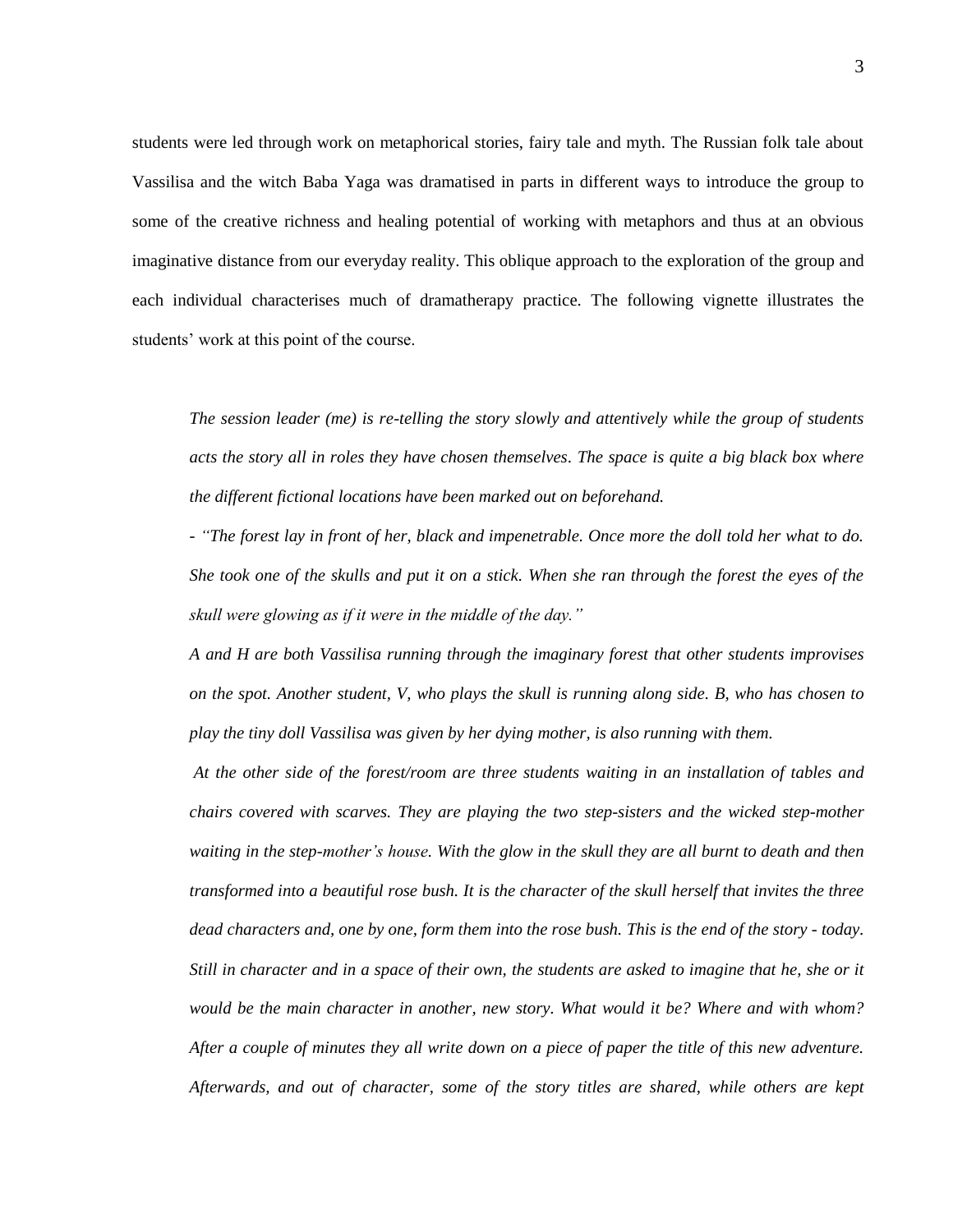## *private.*

Through structured work with role and improvisation the students seemed to become more aware and get insight of the relationship and potential of self-reflection that drama work entails. The theme of the helpful doll is important in the story and this was mirrored later pedagogically, as the group all made individual dolls to use as a well-known trust-building tool in communication with clients. Further the group work seemed to enhance the outcome. Working with the relationship between the individual and the group is something most drama educators do, knowing through experience how the one can profit from the other in the maturation process of the group members. In this kind of educational project, which combines drama with special needs education, the pedagogical challenge is to create a learning process in which the students understand and acknowledge the *conditions* necessary to experience drama as an *art form.* It seems to me that they need to experience themselves at the same time as creators and created in a flow that hits them on a deep personal level and surprise them with its potency. To understand the ontology of drama one needs to experience that its aim *is* the experience itself where artistic communication and self expression are one.

However it is likewise important to reflect cognitively to be able to make distinctions and theorize according to professional standards. It is also useful to do this with students who, in their future work, will plan, structure and lead drama sessions. It is useful, for example, to reflect on and discuss the term *resilience* within a framework of social competence, personal development, physical skills, imagination and so forth. Furthermore it is useful to look at the drama practice and kind of exercises that will potentially give the child, client, pupil or student the opportunity to develop in these areas, gain self awareness and knowledge to act confidently and appropriately. But rational thinking is not enough and potentially does not encompass the experiences in the arts, whether drama, music, dance, poetry, painting or other visual art forms. The ultimate aim in using the arts as therapeutic tools is to support the child or adult in his or her *own* developmental process, where self-regulation (Jung in Stevens 1994: 72) is more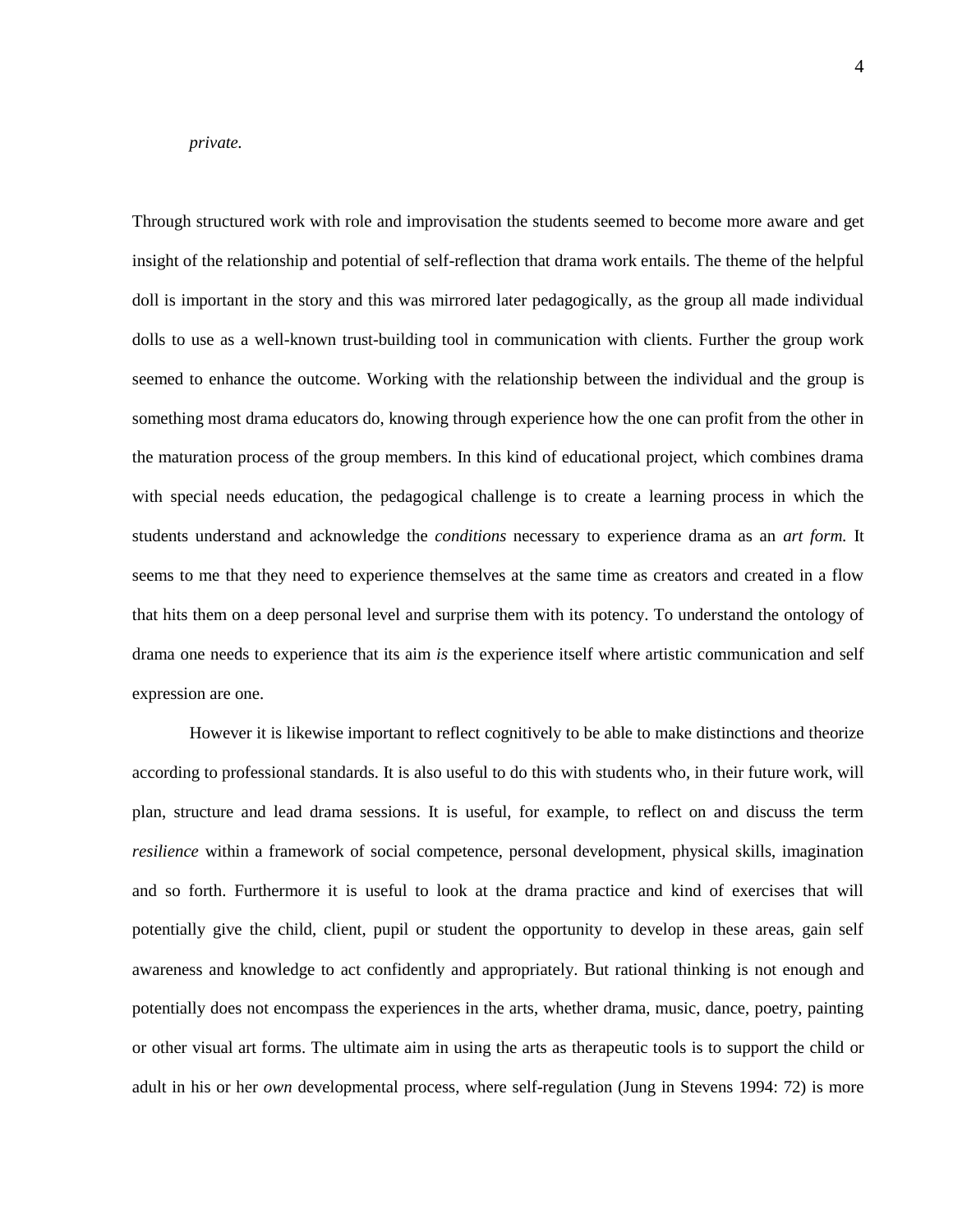important to learn and practice, than immediate behavioural results. These risk being acquired superficially, not through the whole psyche, but by the cognitive mind alone. The holistic learning process that drama *can* provide is potentially transformational and confronts the human being with its existential loneliness, as well as its universality and connection on the transpersonal level. I would argue that learning about drama *for real* is not possible without experiences that result in some kind of individual in-depth transformation. Drama is an art form and the aesthetic experience is at its core both as a learning medium and expressive art form.

At the end of the course the students were organised in groups for the practical exam. They all planned a drama session for a hypothetical client group and led this with the rest of the student group as participants. One can say that this in itself was drama since it was framed as a kind of role play between teachers/therapists and a group of potential child/adolescent clients. One example of drama practice the students chose for this session is illustrated in the following vignette.

*- "Steady! I am holding you. You can board the ship safely. Sit down quickly and find your place. Get the ores ready. All aboard. Ship a' hoi!"* 

*Student C is guiding the group into an imaginary ship and once all have settled on the floor she goes in front and initiates the communal effort of rowing the ship. Each with one imaginary ore finds a rhythm together and starts rowing across the ocean at a steady pace.* 

*The14 female students are in their last phase of the course. They are now working together during a whole day, trying out and being tested in their understanding of and skills in drama.* 

*C's group is leading the rest of the group on a journey through the four elements making sure that aims such as social inclusion and physical awareness are met. The fictional universe is full of roles such as pirates, explorers and map readers and so on. After a year of training it seems natural for everyone to play and over all they seem comfortable in exploring the fictional reality through a character. The transformational power of play seems obvious when watching the*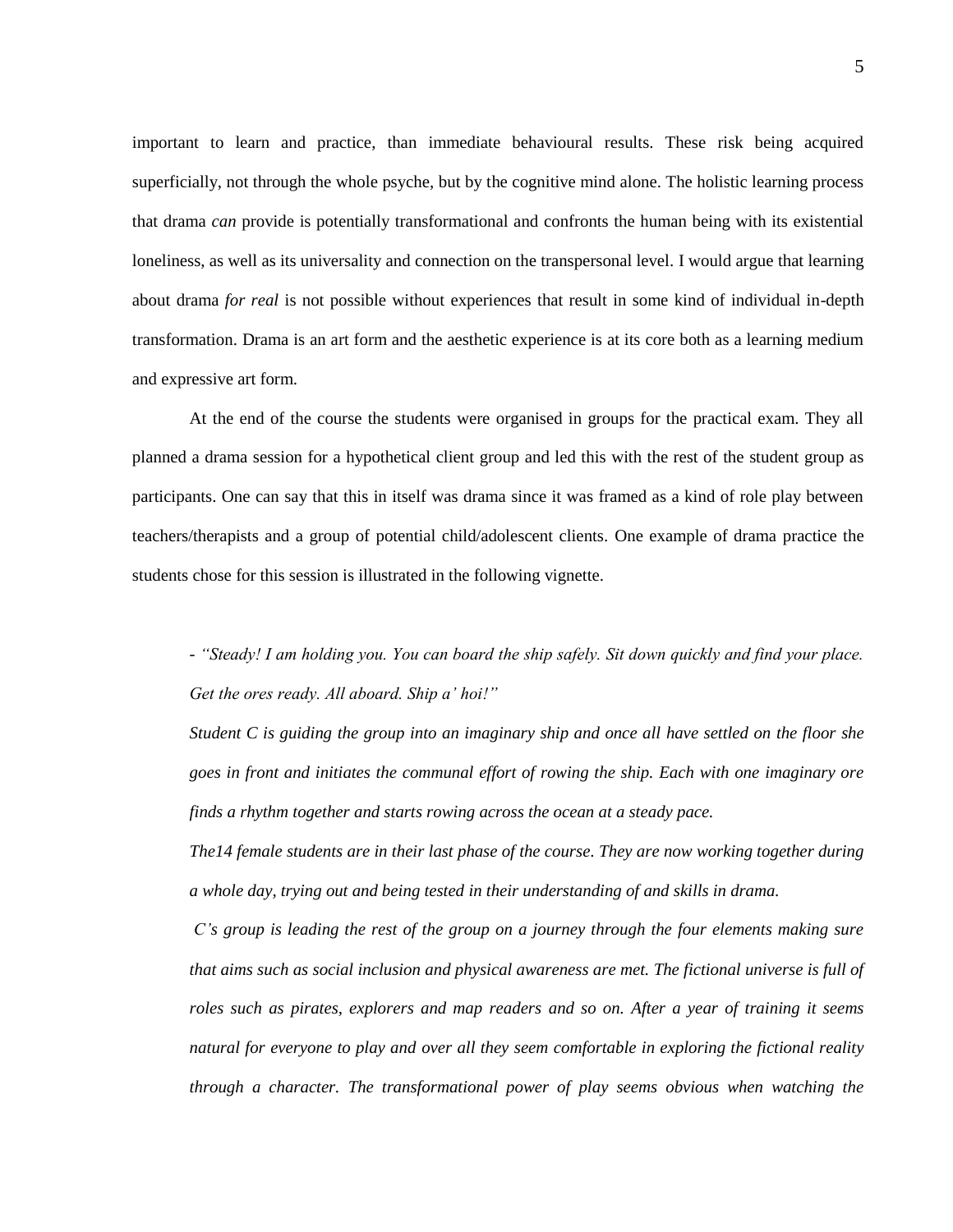*group. Not only do they seem to have acquired knowledge and insight in how to structure a drama session for special needs education, they also appear confident and playful together.* 

In an academic educational setting it can be a challenge to create a learning environment which provides the necessary conditions for allowing transformational processes. Assessment format, time schedule and curriculum risk jeopardizing the natural flow and timing of any organic process. Working as a drama educator is different than working as a dramatherapist. To me it seems important to respect the educational space and make it clear to the students that it is not a therapeutic space. The therapeutic space would demand a different relationship and contract between us. However, in order to convey the idea of drama as therapy, we need our students to take risks and 'forget' that they are students. My experience, both as lecturer and previously as student, is that this double reality is quite possible to relate to. It mirrors a general 'dramatic' aspect of life of *being in* and *reflecting on,* not un-similar to Winnicott's concept of me and not-me (Winnicott 19?). With drama as the subject-matter and with a safe space for exploration the learning outcome paradoxically covers life processes as well as art processes.

Working with the arts provides open opportunities for experiential transformational processes. The aspect of *personal development* has been an important part of the history of drama education, not only through the work and writings of pioneers such as Slade (1954), Pemberton-Billing/Clegg (1965) and Way (1967), but also through Ward (1930), Spolin (1963) and Heathcote/Bolton (1994). Dramatherapy is a growing professional field due to pioneers such as Slade (1954), Lindqvist (1998) and Jennings (1990). There is a dilemma in teaching drama as therapy because the educational space has to be able to embrace both education and therapy. Working with creative processes is a risky business as it should be. To be able to take risks it is important and necessary to create a space that allows the participants to temporarily put aside their social role as students, to be able to experience themselves, also as clients. Every student needs to get in touch with his or her inner child, in order to be able to develop his or her inner supervisor (based on Jennings 1990: 52). Intuitive knowledge and empathy with our clients is at the end of the day, based in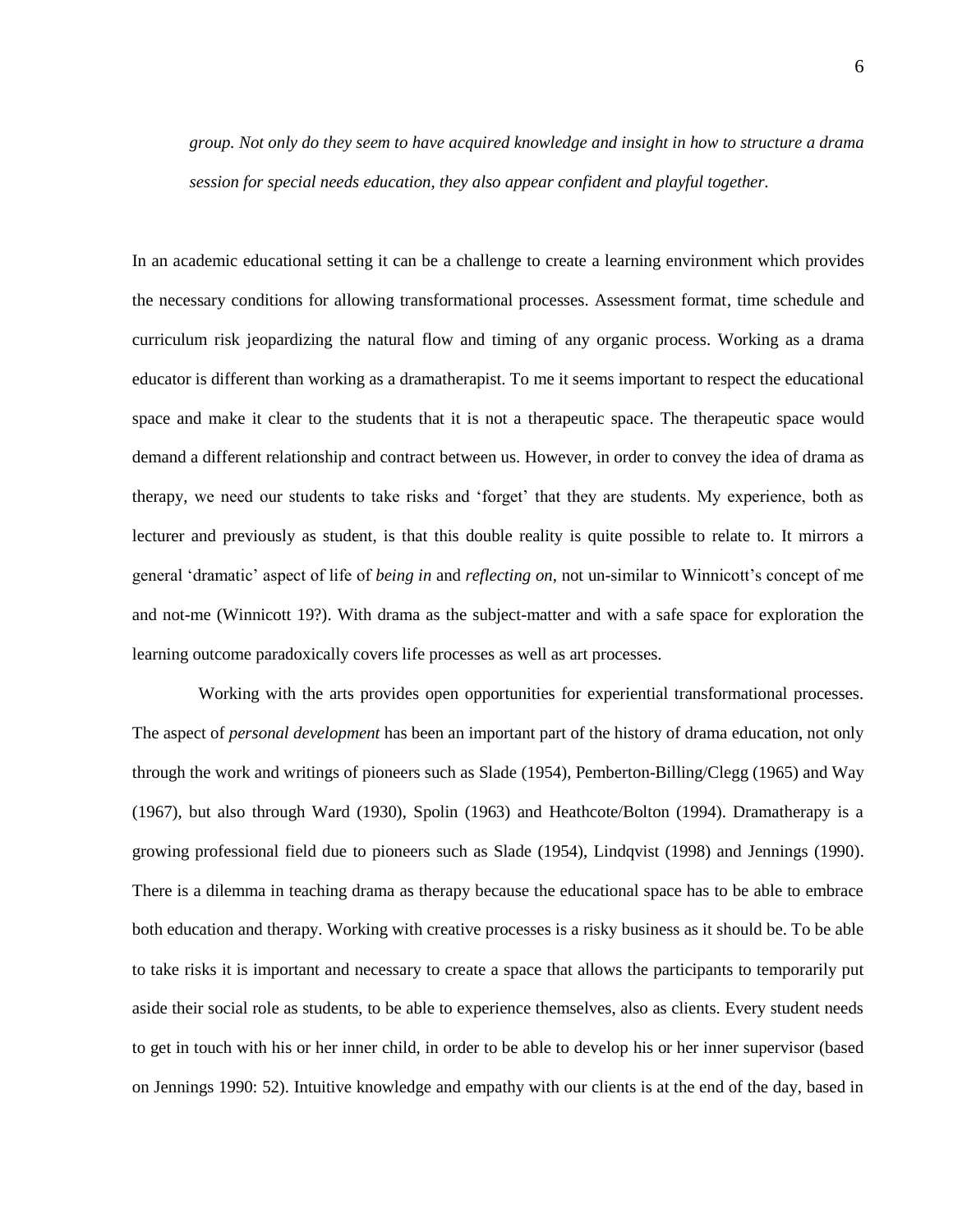our self knowledge and awareness. This is consequently an educational aim. Yet, it works therapeutically and self-regulative. It broadens the student's self-insight, self-awareness and feeling of Self.

It is however also necessary to draw attention to the limitations of any course or university module of this kind. The dilemmas perceived when teaching drama as a *tool* to social workers, teachers, health workers, counsellors, therapists or others are many. There is a constant risk of making too many compromises and reducing the field to becoming "a useful bag of exercises". Further the field of dramatherapy practice is characterized by an eclectic abundance of theatrical traditions. Some are more theatre-based, such as Jennings; others more ritual and play-oriented, such as the Sesame Approach (Lindkvist, Slade). Furthermore there are some different traditions on the two sides of the Atlantic. Little of this was made part of the course that I have presented here which was a basic and introductory course to the field of drama and special needs education. I believe though that it is possible and necessary to convey the core of drama as a subject of its own. When drama is taught as an instrumental tool *without* the necessary in-depth experiential study to really *know* the tool, it becomes in my view a *bad* tool. This is similar to what Peter Slade named in his book *Child Drama,* as *bad drama* (Slade 1954: 25)*.* This does not refer to doing drama right or wrong, or even better or worse. It is related to the relationship between the individual's inner impulse for expressing himself and the way of communicating this in the art-form. One useful theoretical framework on this relationship between the aesthetic impulse and the medium is developed by Malcolm Ross (Ross 197?). An experiential understanding of this relationship will prevent misunderstandings about the concept of drama as a tool only.

Another practitioner who has met similar challenges to the ones I have described in this presentation is American John Nolte in the book *Drama for Life* (Lepp 2000). Nolte who has worked clinically with psychodrama for many years, is writing about his experience as a course educator in similar settings as the one I have described. He discusses similar dilemmas arising from teaching psychodrama and wonders whether his experience of drama being used as a tool superficially is restricted to psychodrama (221). My experience over the years as drama educator is that this is general problem in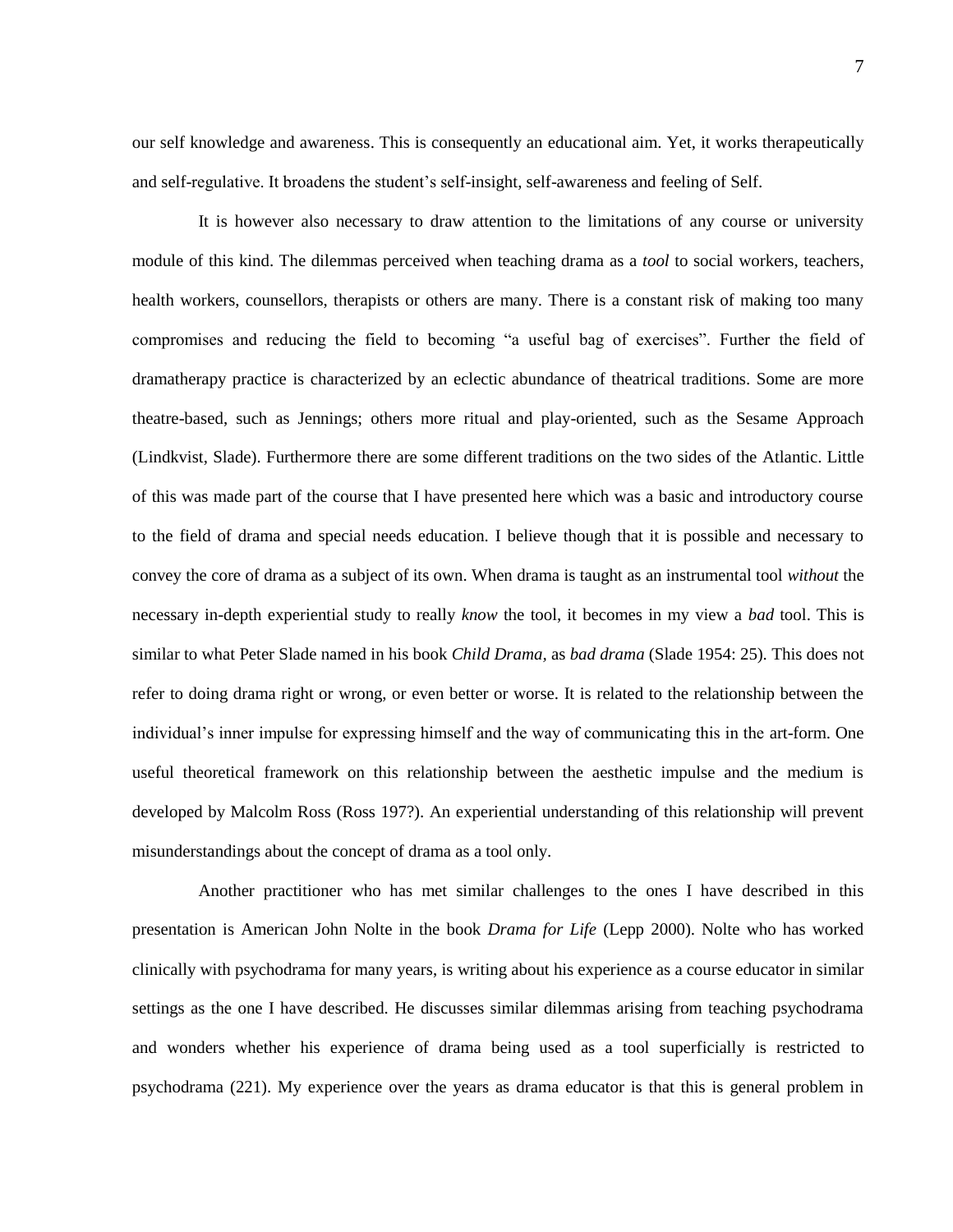drama training. My impression is that this is happening a lot and that there is a considerable value in querying the effectiveness and learning outcome of brief training modules where drama and theatre based processes are considered instrumental a *tool* for be it therapy, political emancipation or in other contexts. Therefore, maybe particularly in training modules similar to the one I have presented, it seems important to create a learning environment where respect and risk-taking are fostered likewise. There is a danger of future malpractice however if the core of the art form is not experientially understood in depth. I believe that the project I have presented was conscious of this danger and addressed the problem by providing a permissive educational space that allowed the students challenge themselves and experience the power of transformation in drama and theatre based processes.

The quality and level of reflection depends on our ability as educators to allow this permissive space to unfold and guide the reflective process responsibly and adequately. On the one hand the reflective process is a 'looking on' process, looking from the outside and analysing with objective knowledge. On the other hand it is also a 'being and looking in' process, not looking away from ourselves, but rather *into* ourselves and the connection to humanity which is shared feeling of belonging to something meaningful bigger that the individual, and yet where my individuality is unique, whether I am the adult therapist/teacher or the child/client. I believe it is in this way the child itself experiences being *seen,* in the sense of *Esse Is Percipi,* pointed out by Hillman in *The Soul's Code* (1996). The role of the mentor, according to Hillman, is to "see beyond" (113), and in that lies the power and gift of perception, since it reveals to the supervisee his or her uniqueness or *acorn,* in Hillman terminology*.*

The role of student can be an obstacle to the adoption of a position as experiential group member. Working in the art form with metaphors and obliquely exploring one-self and the group is a useful way of overcoming this resistance. This is at the same time an exemplary way of communicating and making a point of the way drama as therapy has its power and potential. The distance in the metaphor creates a passage or bridge to the deeper self that tricks the rational ego so to speak. During the last session of the course led by the students with the rest of the group as participants there seemed to be many examples of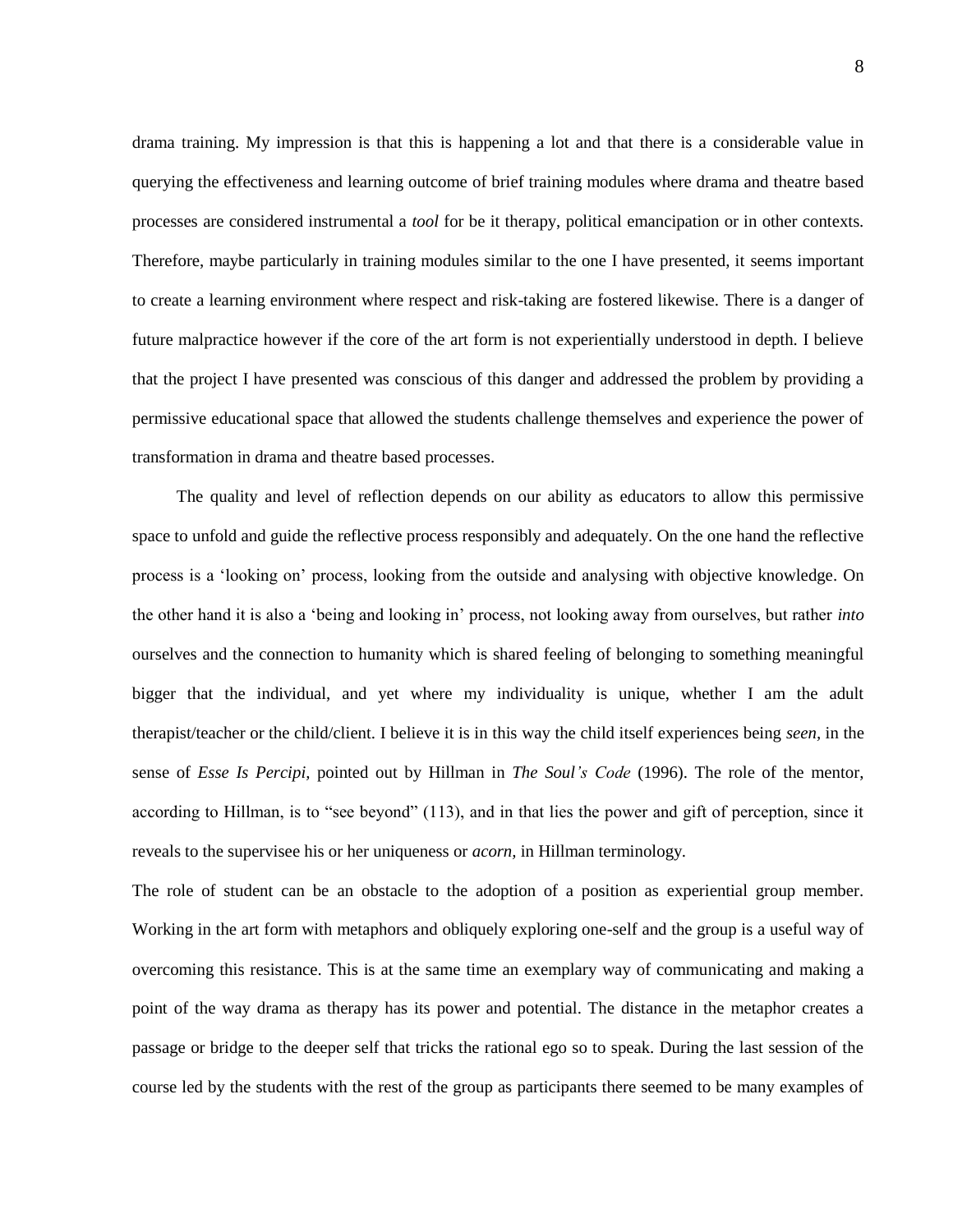this happening. The presence of external examiners may well have increased the need to meet in the metaphoric realm and also to acknowledge the group one last time before the end of the course. Once the last session closed the examination board came together to decide on the grades. It seemed easy to switch mode, as the student group had demonstrated that they were able to lead and create a drama session that allowed for flexibility, choice and for each individual to contribute freely. The students seemed to have expanded their professional knowledge theoretically and practically, as well as on a personal level. However personal change is a complex phenomenon. Changes of behaviour exhibited in groups may act as precursors and initiate deep level shifts of transformation which often can only be understood retrospectively. But by the end of the one year course my co-educators and I could conclude that the students seemed ready and able to use drama in their further professional careers as special needs education teachers, health workers, educational therapists or drama practitioners in cultural settings. By applying as a learning medium dramatherapy practice based on an oblique approach and working from within the art-form, the educational and self-regulating therapeutic processes could run concurrently and overlap. The last example of drama practice also student-led illustrates this I believe in a way that is both naïve and deeply convincing.

*The whole group is standing close together in a circle, listening to music symbolising a time machine. It takes them to the planet of the heart-shaped diamonds. They arrive and it seems empty until D, dressed in a long blue cloak with a crown on her head, comes out from behind a curtain welcoming them as the Queen of the planet. She asks the travellers about the journey and challenges on the way. She then leads them to a strange silvery tree decorated with the heart-shaped diamonds. Before leaving the planet in the time machine everyone is offered a heart-shaped diamond to bring back to the present earth.* 

*Once everyone is back on earth one of the facilitators gives everyone the opportunity to think about what the diamond can be used for. All the students are now sitting in a circle. The*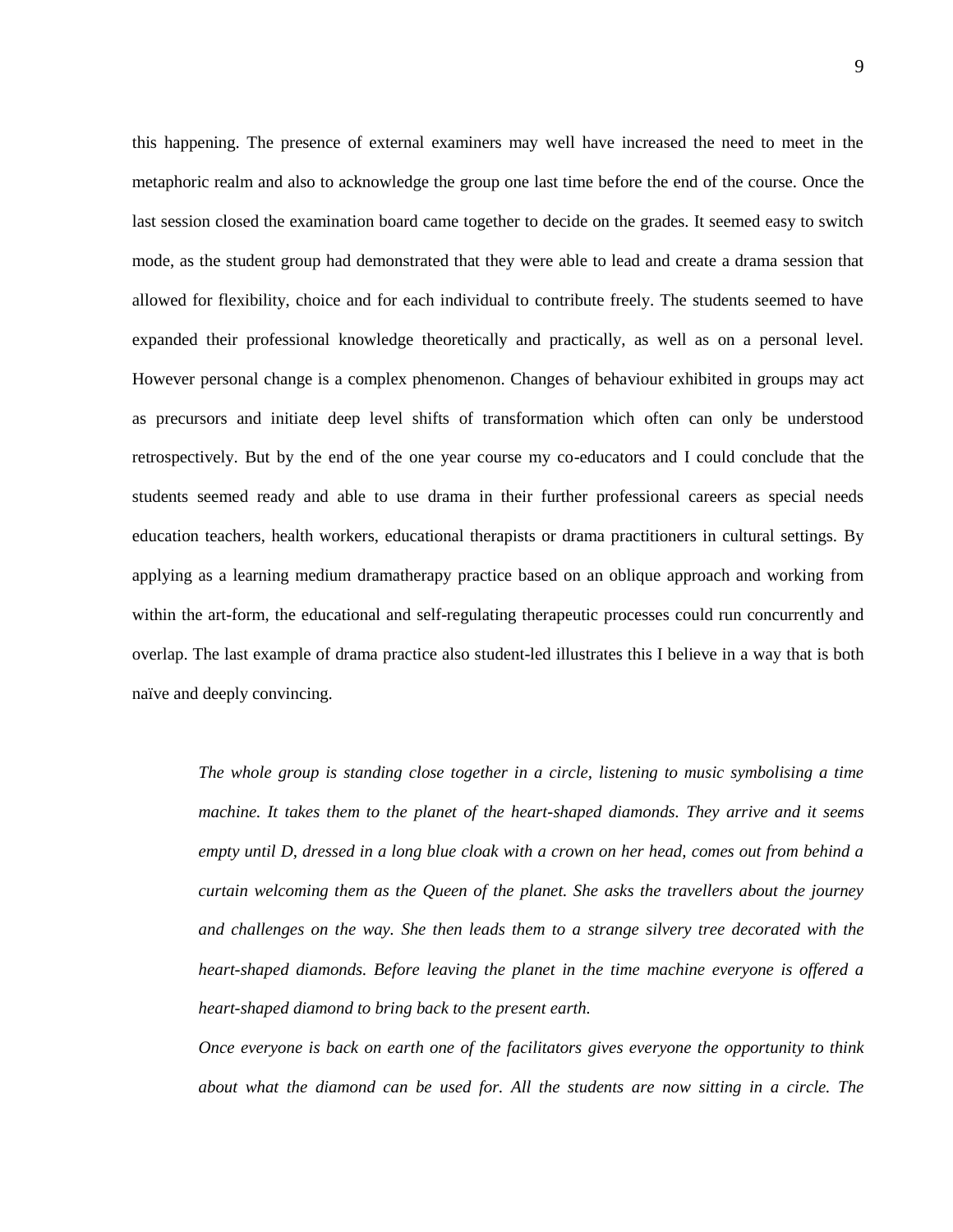*examination board of four people is sitting behind tables by the wall, taking notes and looking at their watches for time keeping.*

*- "The diamond will help me to be generous to my mother today," says P. B next to her says: - "I will use it to remember this journey." Words like warmth and positive energy pop up around the circle. Some are silent. H says: - "I will look in the old album with photos of my dead grandfather and remember the things that we used to do together."*

## References:

- Christiansen, O. M. (19??) *Dramapædagogiske Forløb,* Adapta forlag
- Heathcote, D. & Bolton, G. (1994) *Drama for Learning,* Portsmouth, Heineman
- Hillman, J. (1997) *The Soul's Code, in Search of Character and Calling,* Warner Books, New York
- Jennings, S. (1990) *Dramatherapy with Families,* Jessinca Kingsley Publishers Ltd.
- Lepp, M. & O'Toole, J. (2000) *Drama for Life*
- Lindkvist, M. (1998) *Bring White Beads when you call upon the Healer,* Rivendell
- Pemberton-Billing, R. N. & Clegg, J. D (1965) *Teaching Drama,* University of London Press
- Ross, M. (197?) *The Aesthetic Impulse*

Sherborne, V. (1990) *Developmental Movement for Children: Mainstream, Special Needs and Pre-School,*  Cambridge University Press

Stevens, A. (1994) *Jung, a very short Introduction,* Oxford University Press

- Slade, P. (1954) *Child Drama,* University of London Press
- Spolin, V. (1963) *Improvisation for the Theatre,* Northwestern University Press
- Ward, W. (1930) *Creative Dramatics,* New York/London
- Way, B. (1967) *Development through Drama,* Longman Group Limited
- Winnicott, D. W. (197?) *Playing and Reality,*